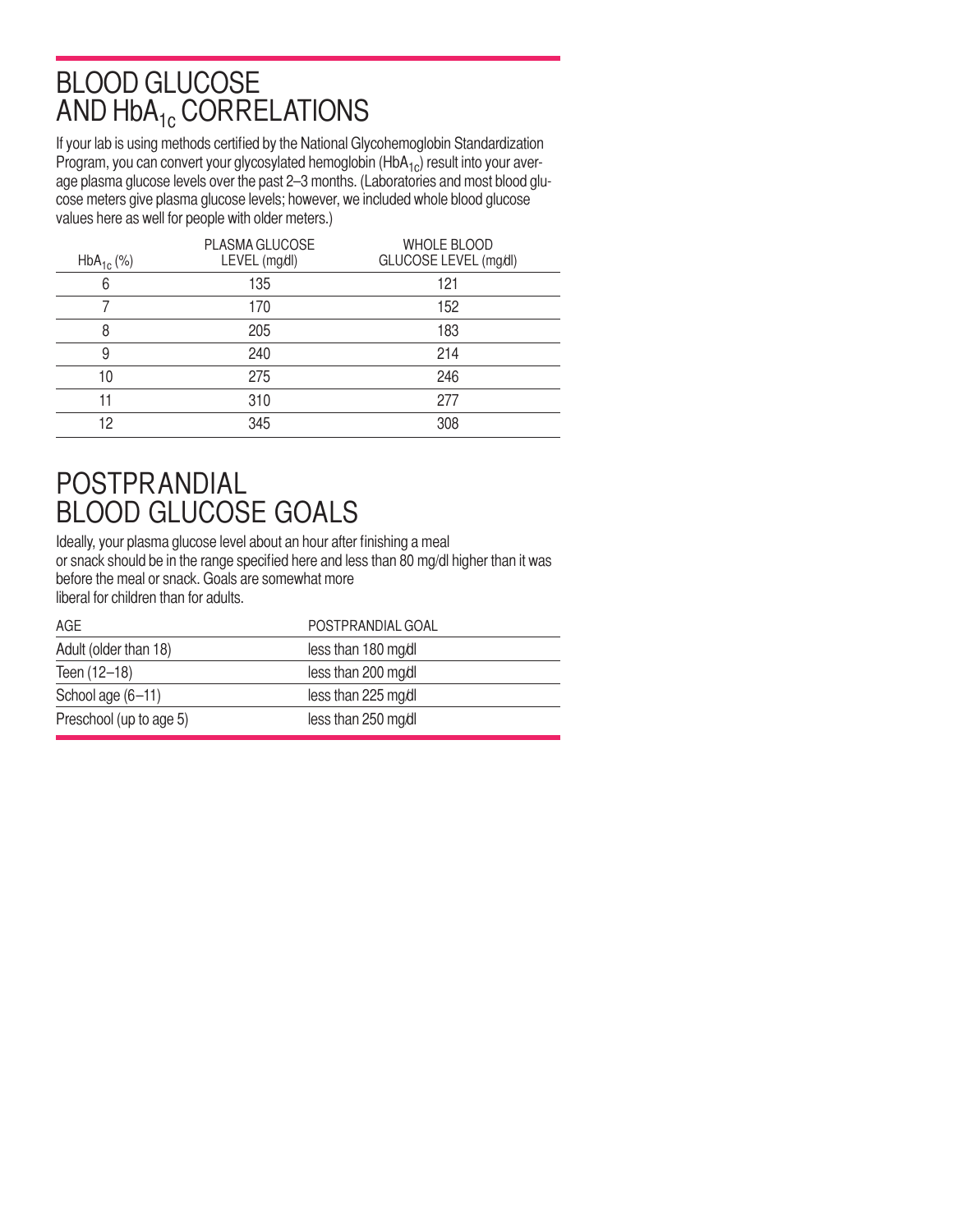# GLYCEMIC INDEX OF COMMON FOODS

The glycemic index of a food is a measure of how quickly it raises blood glucose after eating. The higher the number, the faster it raises blood glucose.

| <b>BREAD/CRACKERS</b>          |                 |
|--------------------------------|-----------------|
| Bagel                          | 72              |
| Crispbread                     | $\overline{81}$ |
| Croissant                      |                 |
| French baguette                |                 |
| Graham crackers                | $\overline{74}$ |
| Kaiser roll                    | $\overline{73}$ |
| Pita bread                     | 57              |
| Pumpernickel                   | $\overline{51}$ |
| Rye, dark                      | $\overline{76}$ |
| <b>Saltines</b>                | $\overline{74}$ |
| Sourdough bread                | $\overline{52}$ |
| <b>Stoned Wheat Thins</b>      | 67              |
| <b>White bread</b>             | $\overline{71}$ |
| Whole wheat bread, high-fiber  | $\overline{68}$ |
| CAKES/COOKIES/MUFFINS          |                 |
| Banana bread                   | 47              |
| <b>Blueberry muffin</b>        | $\overline{59}$ |
| Chocolate cake                 | $\overline{38}$ |
| Corn muffin                    | 102             |
| Cupcake with icing             | $\overline{73}$ |
| Doughnut                       | $\overline{76}$ |
| Oat bran muffin                | $\overline{60}$ |
| Oatmeal cookie                 | $\overline{55}$ |
| Pound cake                     | $\overline{54}$ |
| Shortbread cookie              | 64              |
| CANDY                          |                 |
| Chocolate bar                  | 49              |
| Jelly beans                    | 80              |
| LifeSavers                     |                 |
| M&M, peanut                    |                 |
| <b>Skittles</b>                |                 |
| Snickers bar                   |                 |
| Twix bar                       | 43              |
| <b>CEREALS/BREAKFAST FOODS</b> |                 |
| All-Bran                       | 42              |
| <b>Bran Chex</b>               | 58              |
| Cheerios                       | $\overline{74}$ |
| Cornflakes                     |                 |
| Cream of Wheat                 |                 |
| Grape-Nuts                     |                 |
| Oatmeal                        | 67<br>49        |
| Pancakes                       | $\overline{67}$ |
| Pop-Tarts                      | 70              |
| Raisin Bran                    |                 |
| <b>Rice Krispies</b>           |                 |
| Shredded Wheat                 |                 |

| Special K                  | 66              |
|----------------------------|-----------------|
| Total                      | 76              |
| Waffles                    | 76              |
| <b>COMBINATION FOODS</b>   |                 |
| Chicken nuggets            | 46              |
| <b>Fish fingers</b>        | 38              |
| Macaroni and cheese        | 64              |
| Pizza (cheese)             | $\overline{60}$ |
| Sausages                   | $\overline{28}$ |
| Stuffing                   | $\overline{74}$ |
| <b>Taco shells</b>         | $\overline{68}$ |
| <b>DAIRY</b>               |                 |
| Chocolate milk             | 34              |
| Ice cream                  | 62              |
| Milk, skim                 | $\overline{32}$ |
| Milk, whole                | $\overline{27}$ |
| Pudding                    | $\overline{43}$ |
| Yogurt, low-fat            | $\overline{33}$ |
| <b>FRUITS &amp; JUICES</b> |                 |
|                            | 38              |
| Apple                      | 41              |
| Apple juice                | 55              |
| Banana                     | $\overline{65}$ |
| Cantaloupe<br>Cherries     | $\overline{22}$ |
| Cranberry juice            | 68              |
| Fruit cocktail             | $\overline{55}$ |
| Grapefruit                 | $\overline{25}$ |
| Grapefruit juice           | 48              |
| Grapes                     | 46              |
| Orange                     | 44              |
| Orange juice               | $\overline{52}$ |
| Peach                      | $\overline{42}$ |
| Pear                       | $\overline{37}$ |
| <b>Plum</b>                | 39              |
| Raisins                    | 64              |
| Watermelon                 | $\overline{72}$ |
|                            |                 |
| <b>LEGUMES</b>             |                 |
| <b>Baked beans</b>         | 48              |
| <b>Black beans</b>         | 30              |
| Black-eyed peas            | 42              |
| Chickpeas                  | $\overline{33}$ |
| Lentils                    | $\overline{25}$ |
| Pinto beans                | 45              |
| Red kidney beans           | 19              |
| <b>PASTA</b>               |                 |
| Couscous                   | 65              |
| Fettuccini                 | 32              |

| Macaroni                                | 45              |
|-----------------------------------------|-----------------|
| Spaghetti                               | 41              |
| Spaghetti, whole wheat                  | $\overline{37}$ |
| Tortellini                              | 50              |
| <b>RICE</b>                             |                 |
| Brown rice                              | 55              |
| Instant rice                            | 87              |
| Long grain rice                         | 56              |
| <b>Risotto</b>                          | 69              |
| <b>SNACK FOODS</b>                      |                 |
| Corn chips                              | 74              |
| Granola bars                            | 61              |
| Nutri-Grain bars                        | 66              |
| Peanuts                                 | $\overline{15}$ |
| Popcorn                                 | $\overline{55}$ |
| Potato chips                            | $\overline{54}$ |
| Pretzels                                | 81              |
| Rice cakes                              | 77              |
| <b>SOUPS</b>                            |                 |
| <b>Black</b> bean                       | 64              |
| Lentil                                  | 44              |
| Minestrone                              | 39              |
| Split pea                               | 60              |
| Tomato                                  | 38              |
| <b>SPORTS BARS/DRINKS</b>               |                 |
| Gatorade                                | 78              |
| PowerBar                                | 58              |
| <b>SUGARS &amp; SPREADS</b>             |                 |
| Glucose tablets                         | 102             |
| High-fructose corn syrup (found in most |                 |
| regular sodas)                          | 62              |
| Honey                                   | 58              |
| Pancake syrup                           | 66              |
| Strawberry jam                          | 51              |
| Table sugar (sucrose)                   | 64              |
| <b>VEGETABLES</b>                       |                 |
| Carrots, boiled                         | 49              |
| Carrots, raw                            | 16              |
| Corn                                    | 46              |
| <b>French fries</b>                     | 75              |
| Potato, baked                           | 85              |
| Potato, boiled                          | 88              |
| Potato, instant                         | 83              |
| Potato, mashed                          | 91              |
| Sweet potato                            | 44              |
| Tomato                                  | 38              |
|                                         |                 |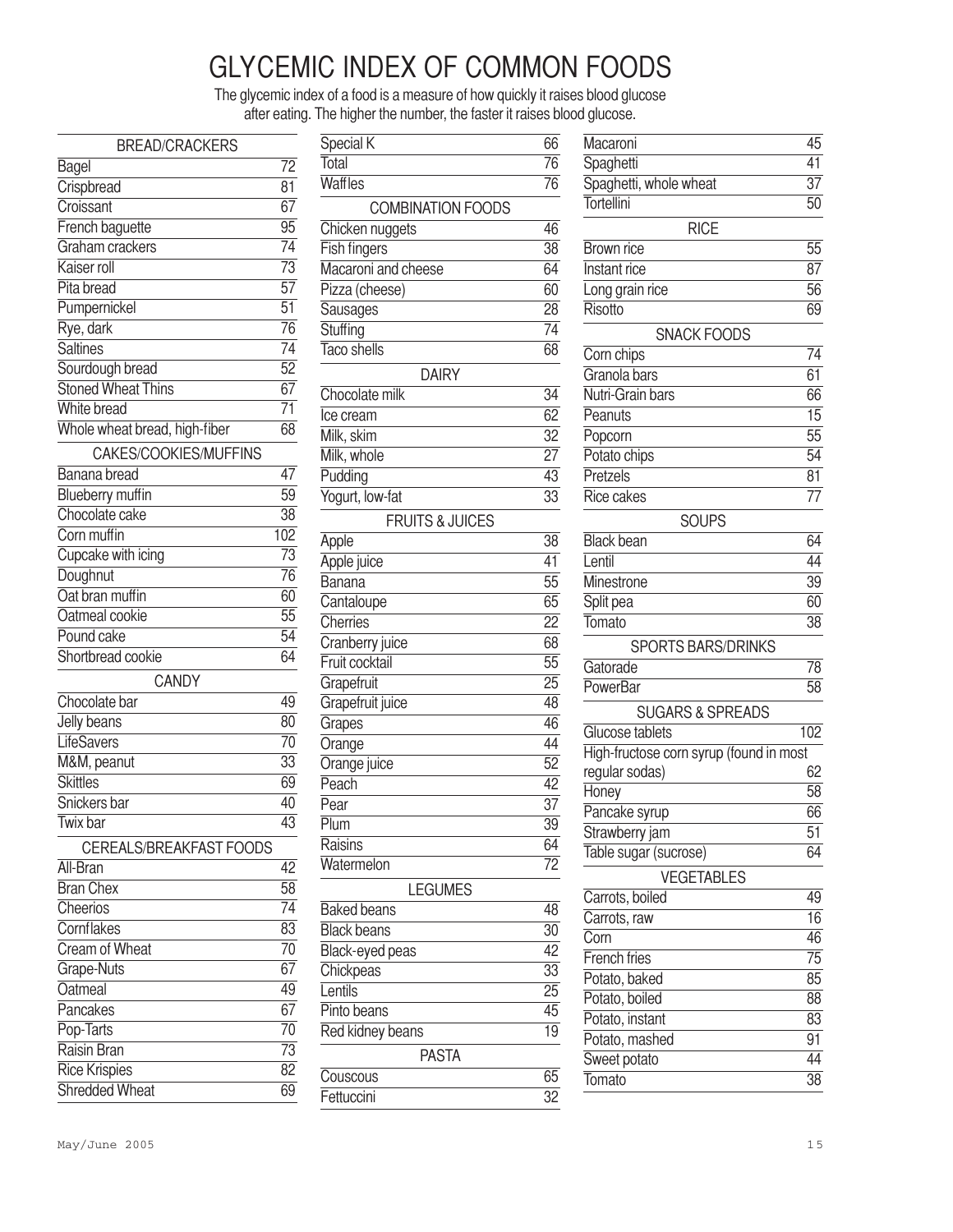#### HOW BOLUS TIMING AFFECTS AFTER-MEAL SPIKES

When Gary took his mealtime insulin boluses as he sat down to eat, the result was after-meal spikes as shown in Graph 1. When he took boluses 15 minutes before meals and snacks, the spikes flattened out, as shown in Graph 2.



# BOLUS TIMING IN RELATION TO MEALS

Both your premeal blood glucose level and the glycemic index of the foods you are planning to eat should be taken into consideration when deciding when to take a mealtime insulin dose. The timing shown here assumes you use lispro (Humalog) or aspart (NovoLog) to "cover" meals. If you use Regular, by itself or in a premixed preparation, back up the timing by 20–30 minutes.

|                      | <b>FOR HIGH-GI</b> | FOR MODERATE-GI | FOR LOW-GI    |
|----------------------|--------------------|-----------------|---------------|
|                      | <b>FOODS</b>       | <b>FOODS</b>    | <b>FOODS</b>  |
| Blood glucose above  | 30-40 minutes      | 15-20 minutes   | 0-5 minutes   |
| target range         | before eating      | before eating   | before eating |
| Blood glucose within | 15-20 minutes      | $0-5$ minutes   | 10-15 minutes |
| target range         | before eating      | before eating   | after eating  |
| Blood glucose below  | $0-5$ minutes      | 15-20 minutes   | 30-40 minutes |
| target range         | before eating      | after eating    | after eating  |